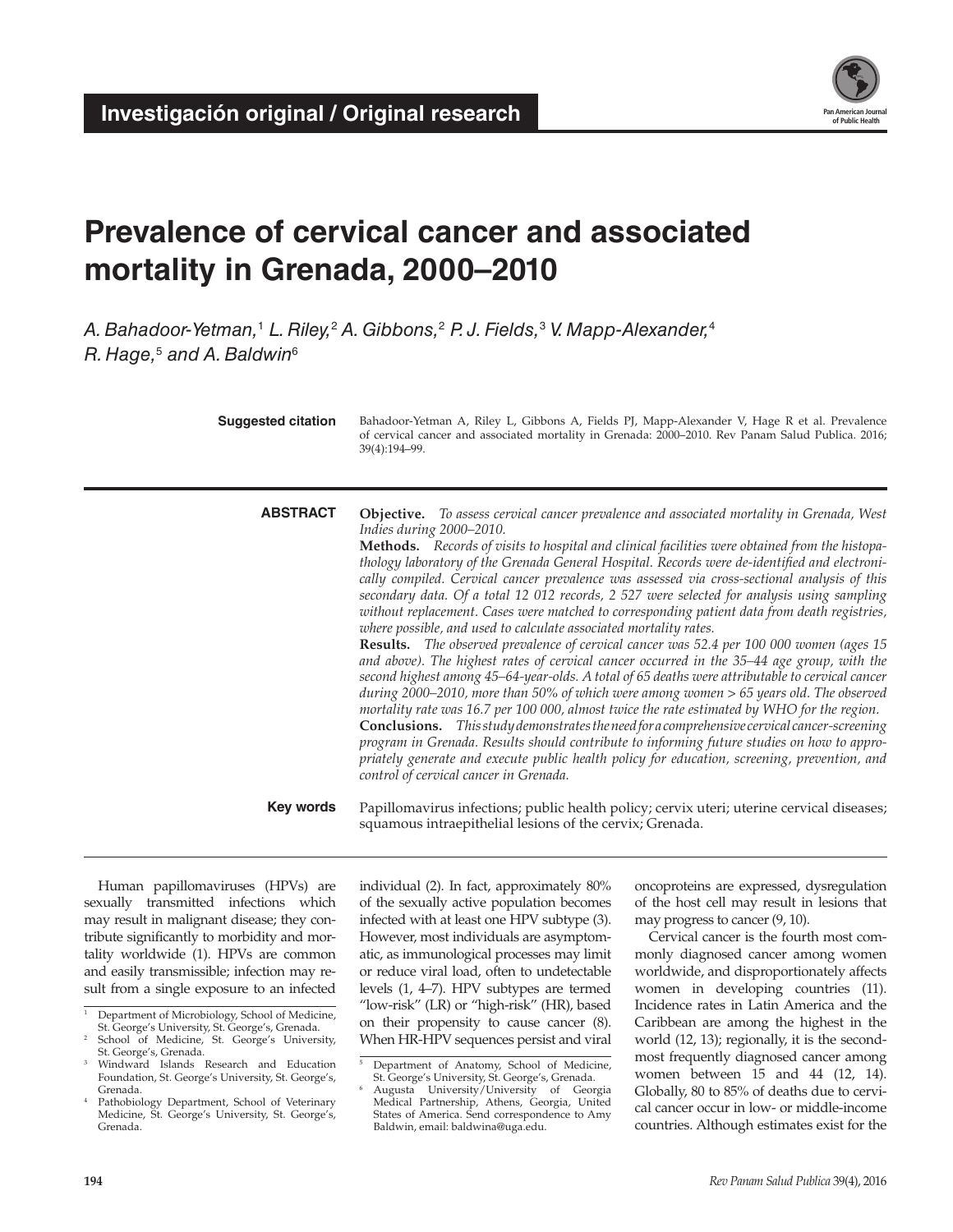Caribbean region, little is known about the burden of cervical cancer in the Eastern Caribbean, including Grenada, and current WHO data are unavailable for either the region or country (15, 16).

Grenada is a tri-island state in the Caribbean, comprised of Grenada, Carriacou and Petite Martinique, with a population of approximately 100 000; of these, 39 035 are women aged 15 years and older who are at risk for cervical cancer (17, 18). A 1998 survey classified 31% of the population as poor, of which 51% were women (17).

Earlier investigations into cancer rates in Grenada (1990–2000) estimated the incidence of cervical and uterine cancer at 60.7 per 100 000, higher than regional estimates (19). No other cervical cancer estimates have been published for Grenada and few publications focus on HPVassociated disease or cervical cancer mortality in the region (18, 20, 21). Factors limiting the availability of regional information likely include a lack of comprehensive cervical cancer screening programs and incomplete reporting, which may result partly from limited epidemiological data and difficulty accessing records which are primarily hand-written.

It is important to measure the burden of HPV-associated disease and comorbidities in Grenada (22). This study assesses current prevalence of cervical cancer and associated mortality using de-identified histopathology records of women seeking care at local hospitals and clinics from 2000 to 2010, supplemented by death registry records.

# **MATERIALS AND METHODS**

#### **Data Sources**

Ten years of hand-written records (12 012 entries) from the histopathology logbooks of the Grenada General Hospital were compiled into an electronic master sheet covering the period from January 1, 2000 to December 31, 2009. Data was entered and analyzed in Excel v 12.3.1 (Microsoft, Redmond, USA). Subjects were self-selected, having sought treatment for medical reasons. Patient records were de-identified and assigned random codes. Logbook data was used to estimate prevalence of cervical lesions and cervical cancer (see Figure 1), as described below. Diagnoses for lesion stage and cancer were used as selection criteria for inclusion in further analyses, and sample size was a

**FIGURE 1. Sample population derived from histopathology records of Grenada General Hospital 2000–2010, indicating the application of criteria to construct data set for analysis.**



*Source:* Histopathology records, Grenada General Hospital, 2000–2010.

function of the number of hospital record entries over the ten-year study period.

Logbook data was supplemented with data from multiple other sources, including birth and death records from the Ministry of Health and the Ministry of Finance Statistical Office.

Population and age distribution data were obtained from census records for the period from January 2001 to December 2008 (23). Mid-year population estimates were used for standardized rate calculations and analyses in this cross-sectional study. The median year of 2005 was used as the basis for calculating prevalence rates. Mortality data was collected for 2000–2010.

#### **Inclusion and classification criteria**

The analysis encompassed squamous cell carcinomas (*in-situ*, invasive, infiltrating, and differentiating) and sarcomas.

These cancers were previously examined in a retrospective analysis of cervical cancer in the Dutch Caribbean Antilles (1983–1998) and in electronic database statistics (Surveillance, Epidemiology, and End Results, SEER) in the United States, where various diagnoses of carcinomas of the cervix were compared (24, 25). Prevalence of cervical lesions was estimated using cytological data from Pap smears. Low-grade dysplasia (cervical intraepithelial neoplasia, CIN, grade I/II), severe dysplasia (CIN III) and prevalence of cervical cancer were recorded from logbook records, using classifications based on the Bethesda System of histopathology and cytology (26).

Cervical lesions were categorized by age group, grade, and type. A similar model was previously used to analyze cervical lesion prevalence in the Dutch Antilles (1983–1998) (24). Reports of colposcopic-directed cervical biopsies and endocervical curettings, qualifying statements of cervical lesions and squamous intraepithelial (SIL) changes were collected from surgical records. A similar categorization and analysis was previously used in a study of cervico-vaginal Pap smears in girls under 18 in Barbados (1995–1999) (27).

#### **Data management**

A comprehensive database was created and all data were standardized and categorized by lesion type and age group. All samples were classified by organ site and coded for severity on a scale from 0–4, with "0" being no indicator or least severe and "4" being cancer. Where a patient had multiple listings, one record was entered per organ site, representing the earliest year in which that patient received their most severe diagnosis for that site.

Entries with duplicate names were cross-matched and re-verified with documentation from the logbooks, individual sample sheet records, formal hard-copy typed lab results, and cytology record cards where available. Data were divided into three equal spreadsheets and checked by three coders to minimize interpretation error. This process was repeated twice to verify data accuracy and correct errors.

Of the 12 012 entries, 9 023 were female. Some represented multiple visits by a single individual; in total, 7 172 females between the ages of 0 and 99 years were represented. For the selected sample, ages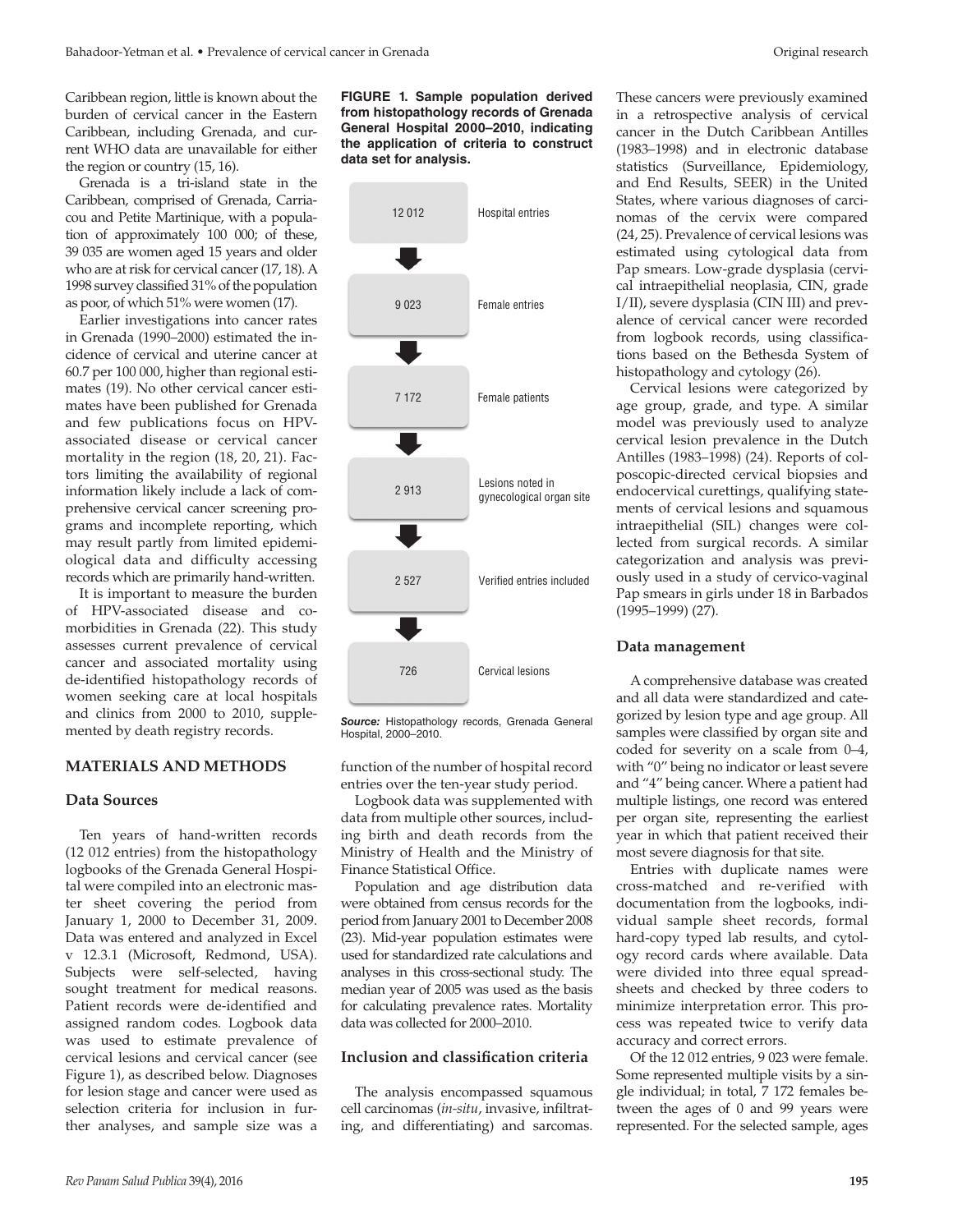ranged from 8–94 years. Records were de-identified and given random identification numbers. Allowing one diagnosis per patient per organ location resulted in 2 527 relevant histopathology logbook entries for inclusion in the study (see Figure 1).

Two hundred and four cervical cancer cases identified in the secondary review were matched to corresponding patient data from death registries collected from the Ministry of Health and used to calculate associated mortality rates. Mortality data were obtained for the period from January 1, 2000 to December 31, 2010. Data were cross-referenced with deidentified data from the logbooks to create an electronic file and identifier list. This sampling methodology follows similar previous work (19, 24, 26, 27).

### **Statistical analysis**

This study reports 95% confidence intervals (CIs); the margin of error for proportions used in hypothesis testing is +/− 1.2%. The significance level is set at  $\alpha$  = 0.05, as used in an analysis of cancer prevalence and mortality for Grenada in the previous decade (19). All reported rates were adjusted with reference to the World Standard Population to obtain age-standardized rates (ASRs) per 100 000 persons per year (28, 29). Prevalence rates for cervical cancer and mortality due to cervical cancer were compared to incidence rates reported for the greater Caribbean region and the world.

## **Ethical review**

Approval was obtained prior to the study from the St. George's University Human Subjects Institutional Review Board (IRB) [No. 12 005] and the Research Oversight Committee (ROC) of the Ministry of Health, Grenada, to ensure the ethical acceptability of this human subjects research.

# **RESULTS**

From 12 012 records at the Grenada General Hospital in the period from 2000 to 2010, 9 023 female patient entries were identified, representing 7 172 self-selected female patients (ages 8–94 years). Of these, 726 involved cervical lesions (including cancer).

Patients diagnosed with cervical lesions ranged from 12 to 92 years old, with a mean of 44.6 years. Table 1 shows the distribution of cervical diagnoses by severity and age group.

| Age       | Low-grade <sup>b</sup> | High-grade <sup>c</sup> | Cancerd |  |
|-----------|------------------------|-------------------------|---------|--|
| $12 - 24$ | 20                     | 7                       |         |  |
| $25 - 34$ | 32                     | 15                      | 37      |  |
| $35 - 44$ | 52                     | 30                      | 62      |  |
| $45 - 64$ | 56                     | 33                      | 60      |  |
| $65+$     | 8                      | 3                       | 41      |  |
| Total     | 168                    | 88                      | 204     |  |

*Source:* Histopathology logbook records, Grenada General Hospital, 2000–2010.

a 169 of 726 cervical lesions are not included in the table due to incomplete diagnostic information and inability to sort under one of the above three categories.

<sup>b</sup> Cervical intraepithelial neoplasia (CIN), Grade I/II according to the Bethesda System of Classification (26, 46).

<sup>c</sup> Severe CIN, Grade III according to Bethesda System of Classification.

<sup>d</sup> Cervical cancers.

Of the 726 patients with cervical lesions, 204 were diagnosed as having cancer. Cervical cancer prevalence was highest in 2001, followed by 2000 and 2002 (Figure 2), and in the 35–44 age group, followed by the 45–64 age group (Table 1).

The observed prevalence rate of cervical cancer was 52.4 per 100 000 women aged 15 and above. Combining cervical and uterine cancers, as in the initial incidence study, prevalence was calculated at 74.3 per 100 000, higher than the 60.7 observed during the previous decade for Grenada (19).

Cervical cancer was the primary cause of death in 65 instances during the study period. A majority of these deaths were in women over 65 years old. Of the 65, 21 were identified through hospital records and 44 through death registries. The largest number of deaths was seen in 2008 ( $n = 13$ ), but cervical cancer mortality varied widely over the ten-year period (Figure 3). The observed mortality rate was 16.7 per 100 000, higher than the incidence estimated by WHO for the larger region or than reported for the previous decade (19), (Table 2). Although these rates are not directly comparable, it is clear that cervical cancer and associated mortality is higher in Grenada than in WHO regional estimates.

# **DISCUSSION**

The objective of this study was to determine the prevalence of cervical cancer and associated mortality in Grenada during 2000–2010. Cervical cancer rates and associated deaths are known to be highest in low- to middle-income countries (30); the burden of disease is disproportionate for these populations (11). Data are lacking on rates of cervical cancer for the Eastern Caribbean, including Grenada. This study observed a cervical cancer prevalence of 52.4 per 100 000 in this population. This is higher than the WHO incidence estimates for the region of 23.6 per 100 000 (Table 2) (11).

The highest overall prevalence of cervical cancer in this study was in the 35–44 age group, which is typical for disease progression to cancer in this population of women (31). In this study, the youngest individual with invasive squamous cell carcinoma was 19 years old. These results reflect the typical distribution of disease in both developing and developed nations (31, 32). A decline in cervical lesion and cancer prevalence was observed in women over 65 years of age, although they experienced the greatest cancer mortality.

A high incidence of cervical cancer was noted for 2001; this was likely attributable to multiple sensitization efforts about Pap smears and reproductive health conducted during that year, which resulted in the screening of a large number of women. Conversely, in 2004 and 2005, the island experienced hurricanes Ivan and Emily and many of the hospital's resources were redirected to survival efforts and rebuilding communities, resulting in a decrease in screening.

The morbidity associated with highrisk (HR) HPV infections, such as cervical cancer, is much greater when lesions are discovered later in disease progression. Treatment of more-advanced lesions can be quite costly. In some cases, limited financial resources may cause women to defer medical interventions in an effort to provide food and shelter for their dependents (33). However, this phenomenon has primarily been documented in developed countries; no comparable estimates are available for the Eastern Caribbean, which also faces substantial economic burdens (34–38).

A knowledge and attitudes assessment in the 1990s reported that approximately twenty new cases of cervical and/or uterine cancer were diagnosed per year among Grenadian women (unpublished data, 39). This was not observed in the current study, where new cancer cases varied widely over the ten-year period, largely coinciding with times when screening efforts were implemented and emphasized. Cervical and uterine cancer incidence rates from 1990 to 2000 were estimated at 60.7 per 100 000 in a previous study in Grenada. This study by Asulin *et al.* featured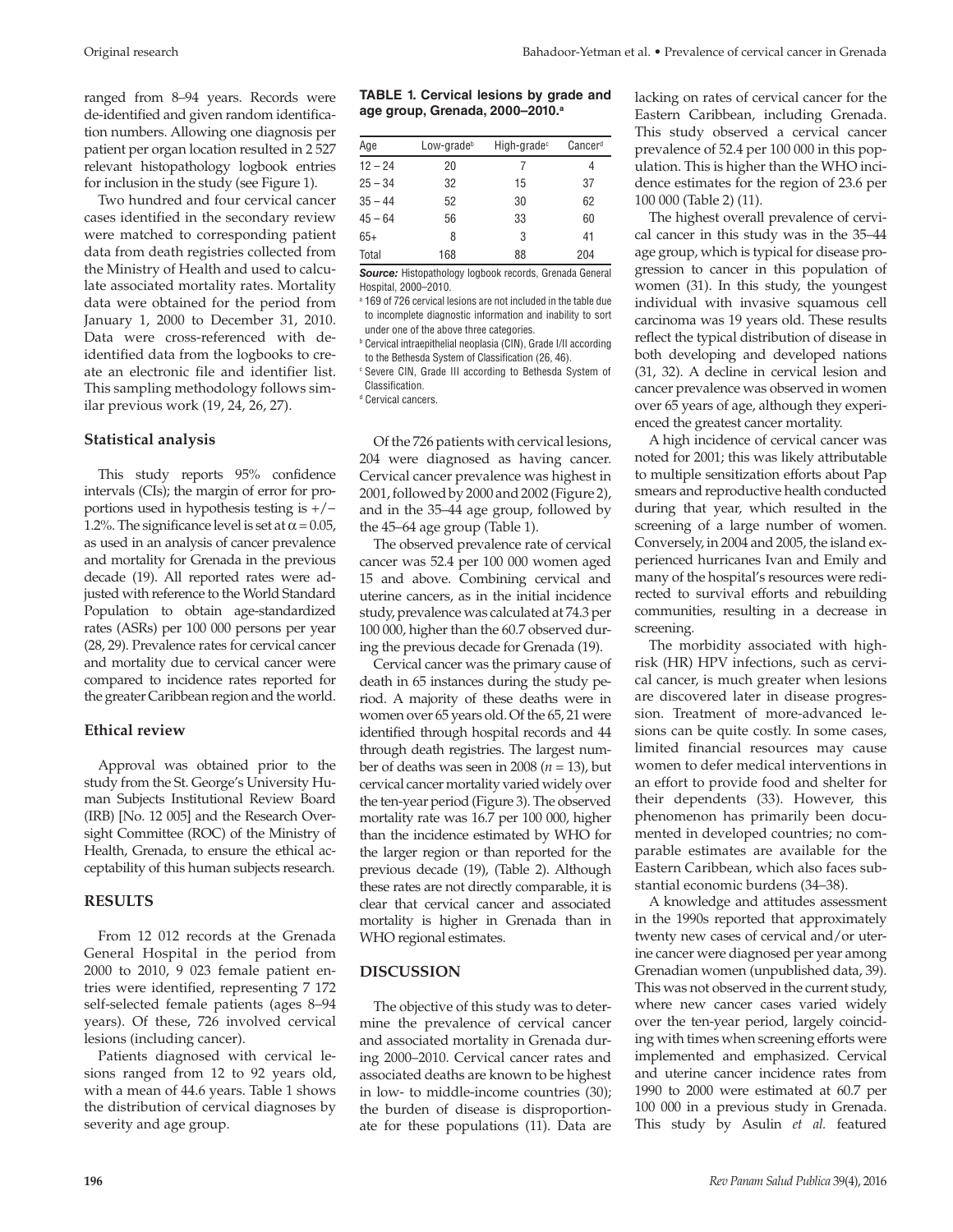#### **FIGURE 2. Prevalence of cervical cancer in Grenada, 2000–2010 (***n* **= 204).**



*Source:* Histopathology logbook records, Grenada General Hospital, 2000–2010.





*Source:* Histopathology logbook records, Grenada General Hospital, 2000–2010.

**TABLE 2. Age-standardized rates of cervical cancer and associated mortality.a,b**

|                        | World | <b>Developing Countries</b> | <b>Developed Countries</b> | Caribbean | Grenada |
|------------------------|-------|-----------------------------|----------------------------|-----------|---------|
| <b>Cervical Cancer</b> | 15.1  | 15.6                        | 13.0                       | 23.6      | 52.4    |
| Mortality              | ' ፍ   |                             | 5.5                        | 10.6      | 16.7    |

*Source:* Figures for Grenada from current study based on histopathology logbook records, Grenada General Hospital, 2000–2010. All other figures from WHO 2015 Human Papillomavirus and Related Diseases Report - World (15, 28). <sup>a</sup> Rates are per 100 000 women.

<sup>b</sup> Rates for Grenada represent prevalence, all other rates represent incidence.

a relatively small sample size, combined cervical and uterine cancer diagnoses, and sampled only five years out of the ten-year period (19). The current study observed a

cervical cancer prevalence in Grenada of 52.4 per 100 000 women for 2000–2010, higher than estimated WHO incidence rates for the region (Table 2). Combined

A total of 65 cervical cancer deaths were observed during the study period; the overall cervical cancer mortality rate was 16.7 per 100 000 women. This is nearly twice the rate calculated for 1990–2000, and is also higher than global (7.6) and developing countries (8.1) rates from the WHO (Table 2) (11, 19). The rates for the previous decade may not be truly representative due to small sample size (as noted above, these two studies cannot be directly compared). The WHO estimates cervical cancer mortality for the Caribbean at 10.6 per 100 000. This study finds prevalence rates in Grenada nearly twice as high as in developing countries and globally, and almost four times the rate reported for a similar ethnic group in the United States, highlighting the severity of disease and the burden associated with cervical cancer in Grenada.

Cervical cancer screening has been shown to be simple to perform, fast, and inexpensive, and has significantly contributed to disease reduction where effectively implemented (5, 39, 40–41). Historically, women in the Caribbean (including Grenada) have not participated in routine Pap tests. One regional study from Jamaica indicated that 90% of women who died of cervical cancer were never screened, and most women who had heard of the Pap smear believed it was for the sole "purpose of detecting rather than preventing cervical cancer" (42, 43). Screening options such as the Pap smear are available in Grenada and cost-free in outpatient clinics. In spite of this, many women do not go in for regular visits or consultations due to stigmas and taboos associated with pelvic examinations and disease affecting the genital region (32, 44); this could, in part, explain the high rates of cervical cancer observed in this study.

Limitations of this study include the potential for misclassification of mortality arising from variations in the interpretation and reporting of causes of death by physicians on death certificates (45). Moreover, the return to Grenada of retirees from the baby-boomer generation and the fact that some locally-diagnosed patients leave Grenada to pursue treatment abroad, could each affect the accuracy of estimates of cervical cancer and associated mortality. Another limitation is the lack of a random sample of the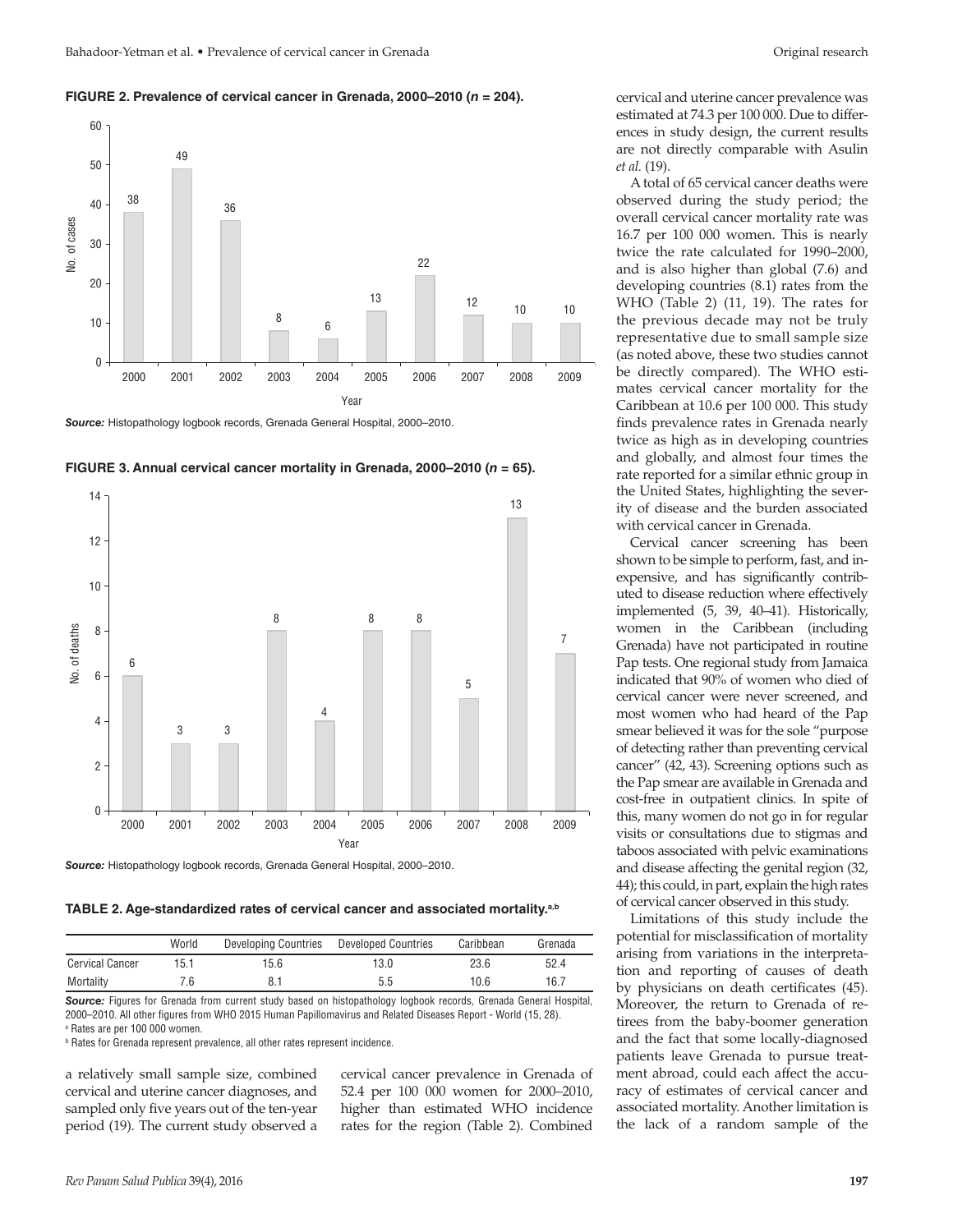population, as data was retrospectively gathered from records of patients seeking medical care. Accordingly, these results may not accurately represent the general population of women in Grenada; cervical cancer rates may be different than observed in this assessment. Despite these limitations, the cervical cancer prevalence and associated mortality rates presented in this study, abstracted from all available handwritten documentation on the island, are novel for Grenada.

# **Conclusions**

The prevalence of cervical cancer and associated mortality during 2000–2010 in Grenada are considerably higher than in both developed countries and in WHO estimates for the region. With more than 50% of Grenada's population at risk, it is of vital importance to promote and encourage awareness, cervical cancer

- 1. Moscicki AB. Impact of HPV infection in adolescent populations. *J Adolescent Health*. 2005;37 Suppl 6:S3–9.
- 2. Ley C, Bauer HM, Reingold A, Schiffman MH, Chambers JC, Tashiro CJ, et al. Determinants of genital human papillomavirus infection in young women. *J Natl Cancer I*. 1991;83:997–1003.
- 3. Alba A, Cararach M, Rodriguez-Cerdeira C. The Human Papillomavirus (HPV) in Human Pathology: Description, Pathogenesis, Oncogenic Role, Epidemiology and Detection Techniques. *Open Dermatol J*. 2009;3:90–102.
- 4. Castellsague X. Natural history and epidemiology of HPV infection and cervical cancer. *Gynecol Oncol*. 2008;110 3 Suppl 2:S4–7.
- 5. Luciani S, Prieto-Lara E, Vicari A. Providing vaccines against human papillomavirus to adolescent girls in the Americas: battling cervical cancer, improving overall health. *Health Aff (Millwood)*. 2011;30: 1089–95.
- 6. Scott M, Nakagawa M, Moscicki AB. Cellmediated immune response to human papillomavirus infection. *Clin diagn lab immun*. 2001;8:209–20.
- 7. Wu X, Watson M, Wilson R, Saraiya M, Cleveland JL, Markowitz L. Human Papillomavirus - Associated Cancers - United States, 2004–2008. MMWR. 2012; 61:258–61.
- 8. Munoz N, Bosch FX, de Sanjose S, Herrero R, Castellsagué X, Shah KV, et al. Epidemiological classification of human papillomavirus types associated with cervical cancer. *New Engl J Med*. 2003;348:518–27.
- 9. Moscicki AB, Ellenberg JH, Farhat S, Xu J. Persistence of human papillomavirus infection in HIV-infected and -uninfected

screening, education, and uptake of vaccination programs. The onus lies on policymakers, healthcare providers and researchers in Grenada to create a comprehensive screening and prevention program to reduce cervical cancer and its devastating effects.

If left unaddressed, the current situation could have profound implications for the quality and sustainability of life of women in Grenada. An effective, active screening and vaccination program should be introduced as quickly as possible. HR-HPV testing and HPV vaccination are not yet available in Grenada; implementation of both these cervical cancer reduction measures should be a priority. Additionally, adding measures to ensure patient compliance and cervical lesion/disease management, and introducing more qualified specialists on the island to provide expert consultations for advanced stage disease would help reduce the current burden of cervical disease. Together, these policy

## **REFERENCES**

adolescent girls: risk factors and differences, by phylogenetic type. *J Infect Dis*. 2004;190:37–45.

- 10. Schiffman M, Kjaer SK. Chapter 2: Natural history of anogenital human papillomavirus infection and neoplasia. *J Natl Cancer Inst Monogr*. 2003;31:14–9.
- 11. Bruni L, Barrionuevo-Rosas L, Albero G, Aldea M, Serrano B, Valencia S, et al. Human Papillomavirus and Related Diseases in the World. Summary Report. Barcelona: ICO Information Centre on HPV and Cancer (HPV Information Centre); 2015.
- 12. Parkin DM, Almonte M, Bruni L, Clifford G, Curado MP, Pineros M. Burden and trends of type-specific human papillomavirus infections and related diseases in the Latin America and Caribbean region. *Vaccine*. 2008;26 Suppl 11:L1–15.
- 13. Forman D, de Martel C, Lacey CJ, Soerjomataram I, Lortet-Tieulent J, Bruni L, et al. Global burden of human papillomavirus and related diseases. *Vaccine* 2012;30 Suppl 5:F12–23.
- 14. WHO/ICO Information Centre on HPV and Cervical Cancer (HPV Information Centre). Human Papillomavirus and Related Cancers in World. Summary Report 2010. Barcelona: WHO/ICO Information Centre on HPV and Cervical Cancer (HPV Information Centre); 2010.
- 15. WHO. World Health Organization Noncommunicable Diseases Country Profile, 2014. Grenada. [cited 2015 Feb 14] Available from: [http://www.](http://www.who.int/nmh/countries/grd_en.pdf.) [who.int/nmh/countries/grd\\_en.pdf.](http://www.who.int/nmh/countries/grd_en.pdf.)
- 16. WHO. World Health Organization Cancer Country Profiles, 2014. Grenada. [cited 2015 Feb 14]. Available from:

measures would reduce the future burden of HPV-associated disease, including cervical cancer, and its associated healthcare costs in Grenada.

**Acknowledgment.** The authors would like to acknowledge the members of the Histopathology Lab at the General Hospital, St. George's Grenada, and Dr. Alister Antoine and his team from The Ministry of Health for accessing the medical data for this project. They would also like to thank the Department of Microbiology for its support and scholarship award to complete this study.

### **Conflicts of interest.** None.

**Disclaimer.** Authors hold sole responsibility for the views expressed in the manuscript, which may not necessarily reflect the opinion or policy of PAJPH and/or PAHO/WHO.

[http://www.who.int/cancer/country](http://www.who.int/cancer/country-profiles/grd_en.pdf?ua=1.)[profiles/grd\\_en.pdf?ua=1.](http://www.who.int/cancer/country-profiles/grd_en.pdf?ua=1.)

- 17. Government of Grenada. Grenada National Strategic Plan for Health 2007–2011. St. George's: Government of Grenada; 2006.
- 18. Bruni L, Barrionuevo-Rosas L, Albero G, Aldea M, Serrano B, Valencia S, et al. Human Papillomavirus and Related Diseases Report - Grenada. Summary Report. Barcelona: ICO Information Centre on HPV and Cancer (HPV Information Centre); 2015.
- 19. Asulin Y, McCann TJ, McCarty CW, Hage RW, Rooney PJ, Macpherson CN. Cancer incidence and mortality in Grenada 1990– 2000. *West Indian Med J*. 2004;53:368–73.
- 20. WHO. Human Papillomavirus and Related Cancers - Americas. Summary Report 2010. Barcelona: WHO/ICO Information Centre on HPV and Cervical Cancer (HPV Information Centre); Institut Catala d'Oncologia (ICO, Catalan Institute of Oncology), 2010.
- 21. WHO. Human Papillomavirus and Related Cancers - Cuba. Summary Report 2010. Barcelona: WHO/ICO Information Centre on HPV and Cervical Cancer (HPV Information Centre); Institut Catala d'Oncologia (ICO, Catalan Institute of Oncology), 2010.
- 22. Coward S. UN Calls for More Sex Education in Caribbean Schools to Curb Spread of HIV/AIDS. *Caribbean Press Releases.* 2008.
- 23. Central Statistical Office Ministry of Finance. Mid-Year Population Estimates 2000–2008. St. George's: Central Statistical Office Ministry of Finance; 2011.
- 24. Bax A, Voigt RR, Coronel CC, Putter H, de Bie Leuving Tjeenk RM, van Marwijk HW. Incidence of cervical carcinoma in a